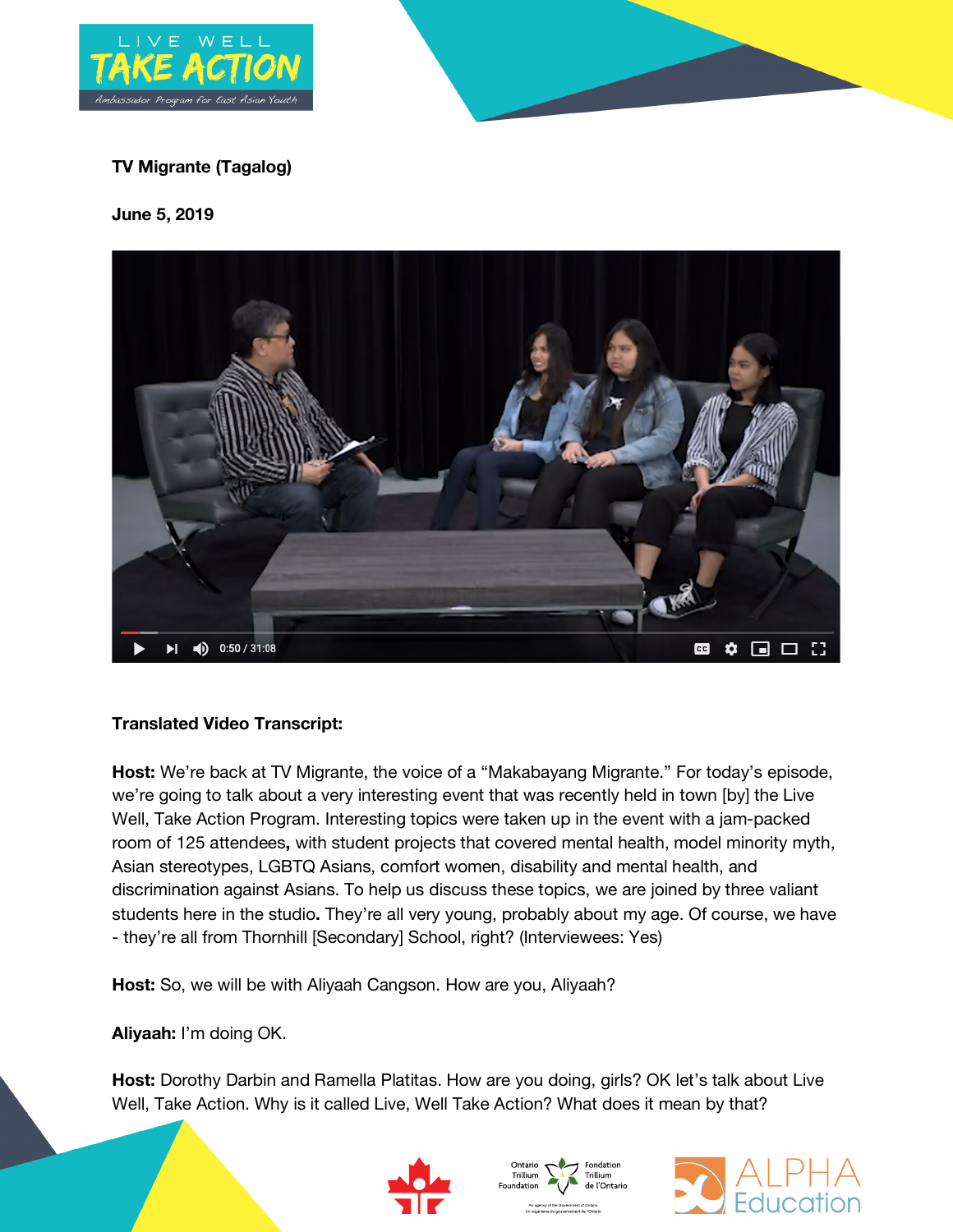

**Aliyaah:** Live Well, Take Action is a program that spreads awareness of Asians and talks about other cultures…

**Host**: Oh, the interrelationship of cultures, no? Not necessarily for just Filipinos. There are probably Koreans, Chinese (Interviewees: Yes)

**Host:** How do you talk to them? How do you actually connect with them?

**Ramella:** Every workshop, we talk about different topics, issues…

**Host:** Ah, so topics - there's probably a lot of those, no? of various sorts, no?

**Ramella**: Yes.

**Host:** Among the topics that were taken up during the program, what was your favourite topic taken up in those eight workshops?

**Dorothy:** My favourite… I think mental health.

**Host:** And this is a serious problem in Canada**.** Why is it an issue for today's youth? Especially for Asians, I think, no?

**Dorothy:** I think it's because people don't really talk about mental health. It's kind of taboo in Asian communities, so there's a lack of support within these communities. And, there's, like, a lack of culturally sensitive services. And so yeah, there's a huge lack of support, that's that. And then, it's a hardly discussed issue, so we really need to start a conversation about that, right?

**Host:** Right. But, in your families, for example, we're all Filipinos here; we also have issues on mental health but we don't talk about it, we just keep quiet**.** Even though we know, we feel that there's something wrong, we just keep it to ourselves. So, to you, in your families, does that happen too? Until now? We're all here in Canada now. When there's such a problem, is it not discussed in your family?

**Aliyaah:** Some… Because I'm a teenager. And I just came here. Sometimes I'm not comfortable with my Mom. But I do talk to my older sister.

**Host:** What seems to be the problem, Ramella? Why can't you talk about issues, like, you know, any problems? Can you talk about those problems with your older brother or sister or father?







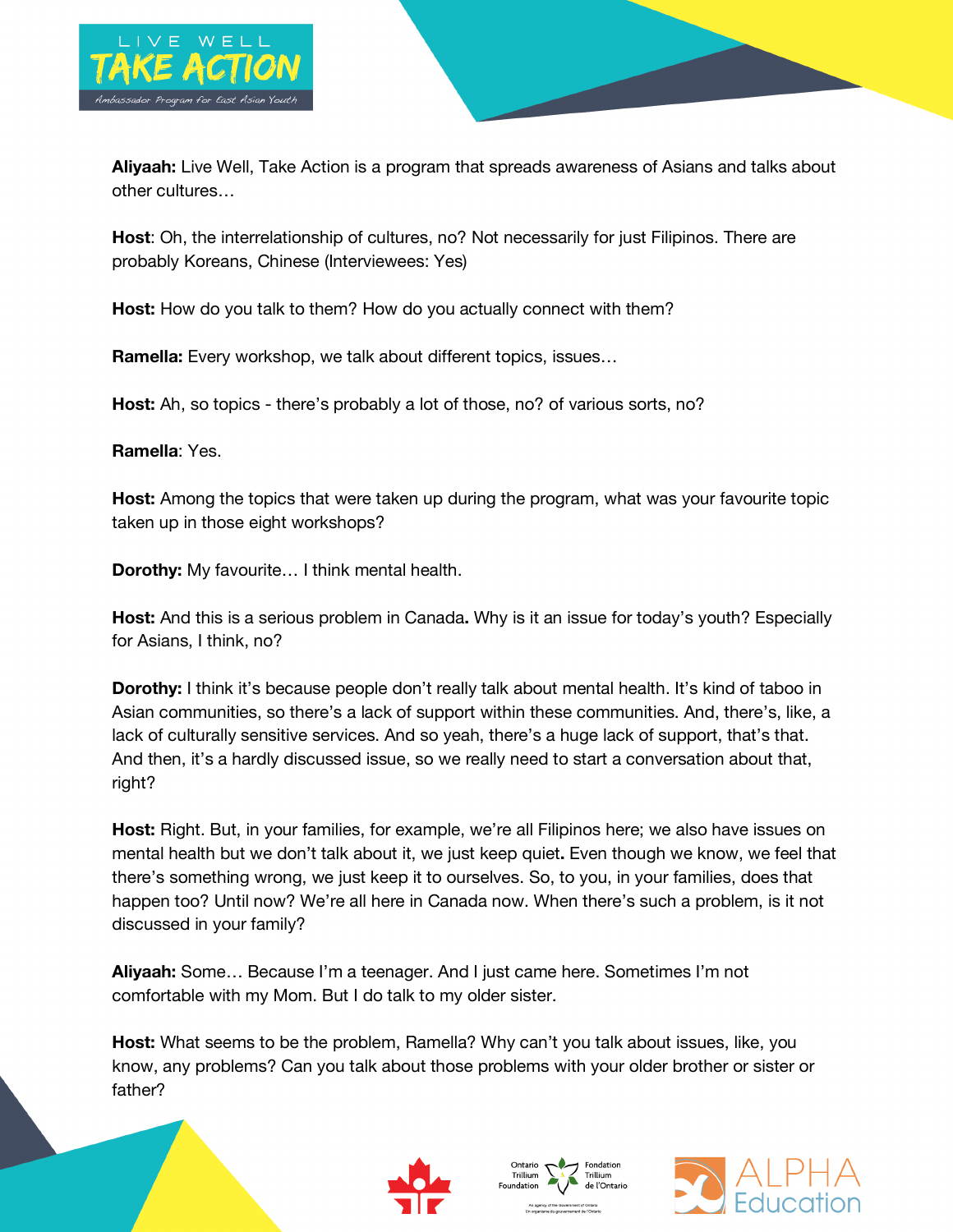

**Ramella:** No. Because I'm afraid they would, sometimes, think that I'm just acting out.

**Host:** Oh, (they'd think) it's just "drama."

**Ramella:** Yes. In my family, we don't take mental health seriously.

**Host**: But, that's exactly like the typical Filipino family, no?

**Dorothy**: We don't talk. (Host: We don't talk, right?) They don't ask, "How do you feel?" like that, no?

**Ramella:** In my family, after school, they would ask how are we doing but we'd just say, "We're doing OK," and then that's it.

**Host**: Oh, that's it, no? But, when you went to the workshops, you joined the LWTA program, and you met other participants, how did they actually help you understand those issues, like mental health? Did you have a connection with them? How did it work?

**Aliyaah:** We had this activity - we would 'step in' if that's what we're experiencing, and step out… And then, we saw that there are other people who experience mental health (difficulties), too. And so, like "oh…"

**Host**: We're the same?

**Aliyaah**: Yes. They actually feel what I feel. It's like we're compacted together.

**Host**: When you met those youth who face similar issues, what's the impact to you?

**Dorothy:** Relieved, I guess... that there are others; I wasn't alone. It's like, "Oh, somebody knows that. Somebody's going through that."

**Aliyaah:** Like, "I'm not alone."

**Dorothy:** Yes.

**Host:** Oh, you're not alone, no? It's like Michael Jackson's [song], "You are not alone." But when the youth talk with each other, they talk differently [compared to adults]. You talk about social media, that's where you excel, no? But, I need to - I have to learn from you, no? So, Instagram - you talk about those topics there. When you first came to Canada, for example.







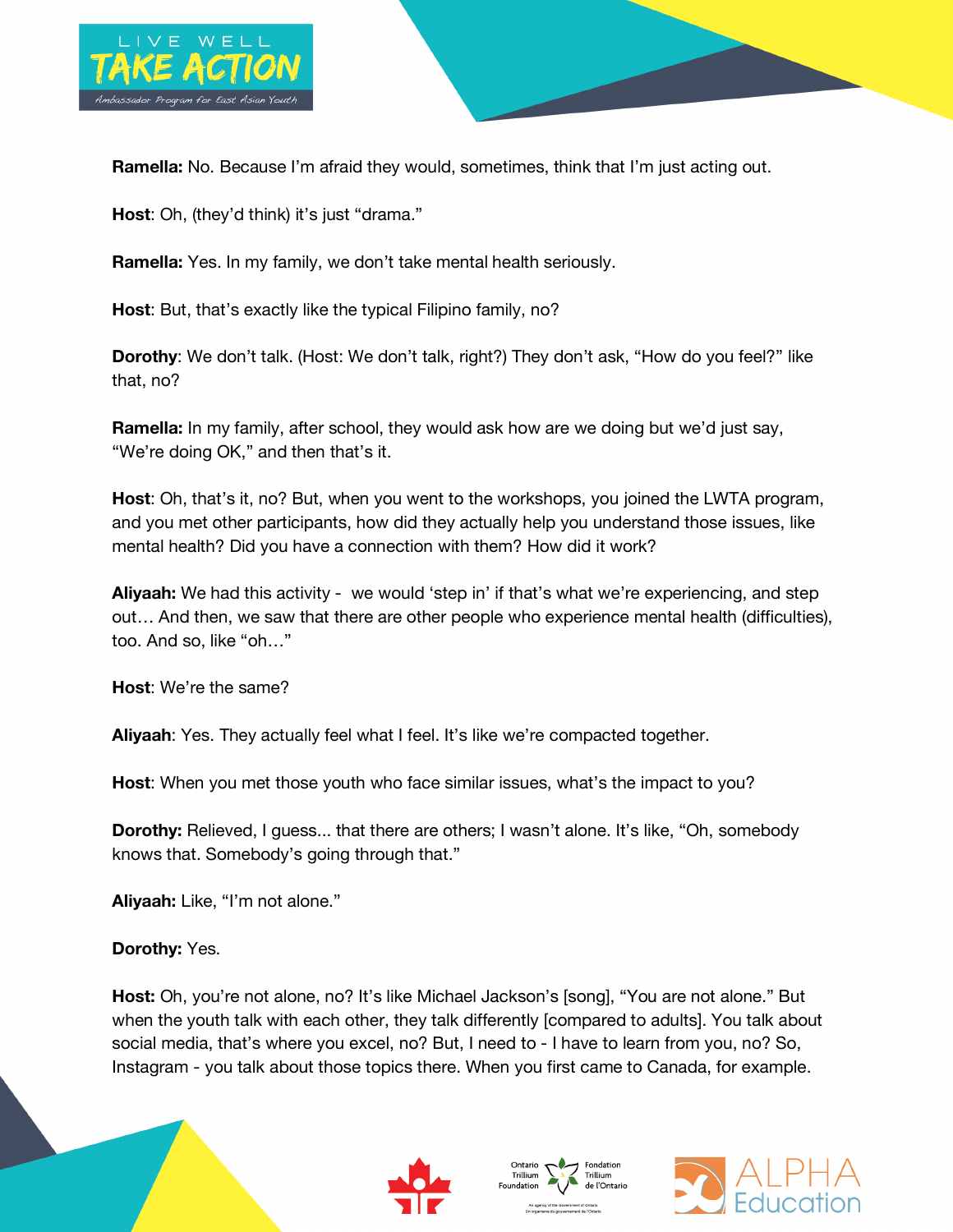

What's the struggle of an East Asian - an Asian individual? When you first came here, was it hard to connect with others?

**Ramella:** For me, it was the adjustment in the environment, especially in school Because the education system in the Philippines is very different from the education system here.

**Dorothy:** I think the education system is better - way better [in Canada].

**Host:** Why did you say that? Why is it way better?

**Dorothy:** Because we have more time to do schoolwork. And then, we don't have as many courses. In the Philippines, we have eight courses a day and then an hour per courses. So, we're not as pressured [compared to Canada].

**Host:** Not overloaded?

**Dorothy**: Yes.

**Host:** Let's go back to the Live Well Take Action program. When we say, "live well," in my understanding, one should live well, no? And then, you know, you solve the problem; you take action; you do something about it. In the program, you probably realized so many things, like one, you said, others have mental issues**.** But, in terms of culture, how do you jive with others (participants)? How do you talk to each other? Do you still struggle? Are you still adjusting?

**Aliyaah:** Not really. Because of the program, I learned to appreciate others and respect them. Like, oh, we have similarities in this [cultural group]. Like, we pay respect to elders too but in different ways - they bow and we (Filipinos) do "mano."

**Host:** Oh, really? Like, for us, we do "mano." Do you have any other observations, Ramella?

**Ramella:** In our food…

Host: Food? Oh, I like that!

**Ramella:** I noticed that we, Asians, always have rice.

**Host:** That's like our commonality, no? They eat rice, you eat rice, we're OK! How about you? When you have discussions, are there differences in terms of the way you look at things?







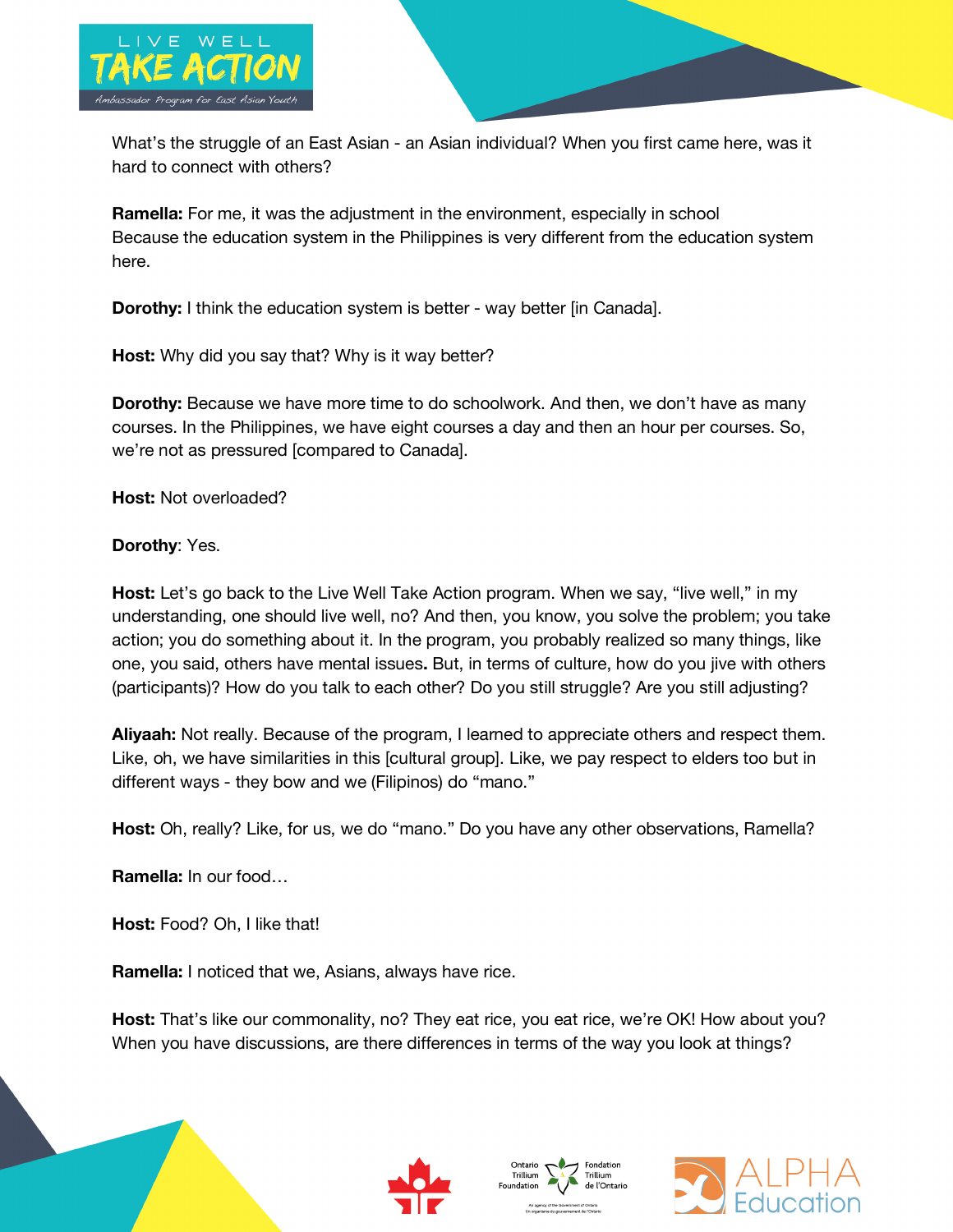

**Dorothy:** There are definitely differences, but I think in the way we see things, it's pretty common**.** Because I feel like today's youth, in my own opinion, think alike.

**Host:** You know, this Live Well, Take Action program is actually part of the Asian Heritage month. Isn't it? It's part of it, no? And that means all individuals in Asia have similar cultures and history, right? Did that help you in your adjustment here in Canada? Because Canada has a multicultural society - is it helpful for you?

**Aliyaah:** Yes I think diversity is Canada's strength; it's like the wonderful part of Canadian society because today's youth is exposed to different people around the world. Because of that, like me, I appreciate them.

**Host:** So, you probably made new friends because of the program, no? So now, you guys are called certified program ambassadors. Are you ready?

## **Aliyaah:** Yes

**Host:** Are you really ready? OK, that's great. So does that mean, you know, you can go to communities and help young people who have issues? Is that part of the expectations after the program? Because I understand that the program's over now, right?

**Dorothy:** That's not part of the program - to go out there and help - but they definitely encourage us to take action even after the program. We actually presented our community projects in different events and schools so we got to talk about these issues**.** So yeah, I think that's part of taking action.

**Host:** So let's talk about that project, but before we talk about those projects, TV Migrante will be back after these commercials and don't leave because our conversation is very interesting**.**  We're going talk about that with these Filipino youth, we'll be back quickly!

## (Commercial)

**Host:** Before we took the commercial break, you said that you created some projects for the LWTA program, right? And you two said that you're in the same group, can you explain what's your project on?

**Aliyaah:** For our project, we made an Instagram [account]. Our account was about Asian stereotypes**.** In our posts, we share some common stereotypes and explain that those do not define us. We say that these are stereotypes but it's not us. We are different from these stereotypes. For example, for Filipinos, some usually think that we're not Asians**.** Because they







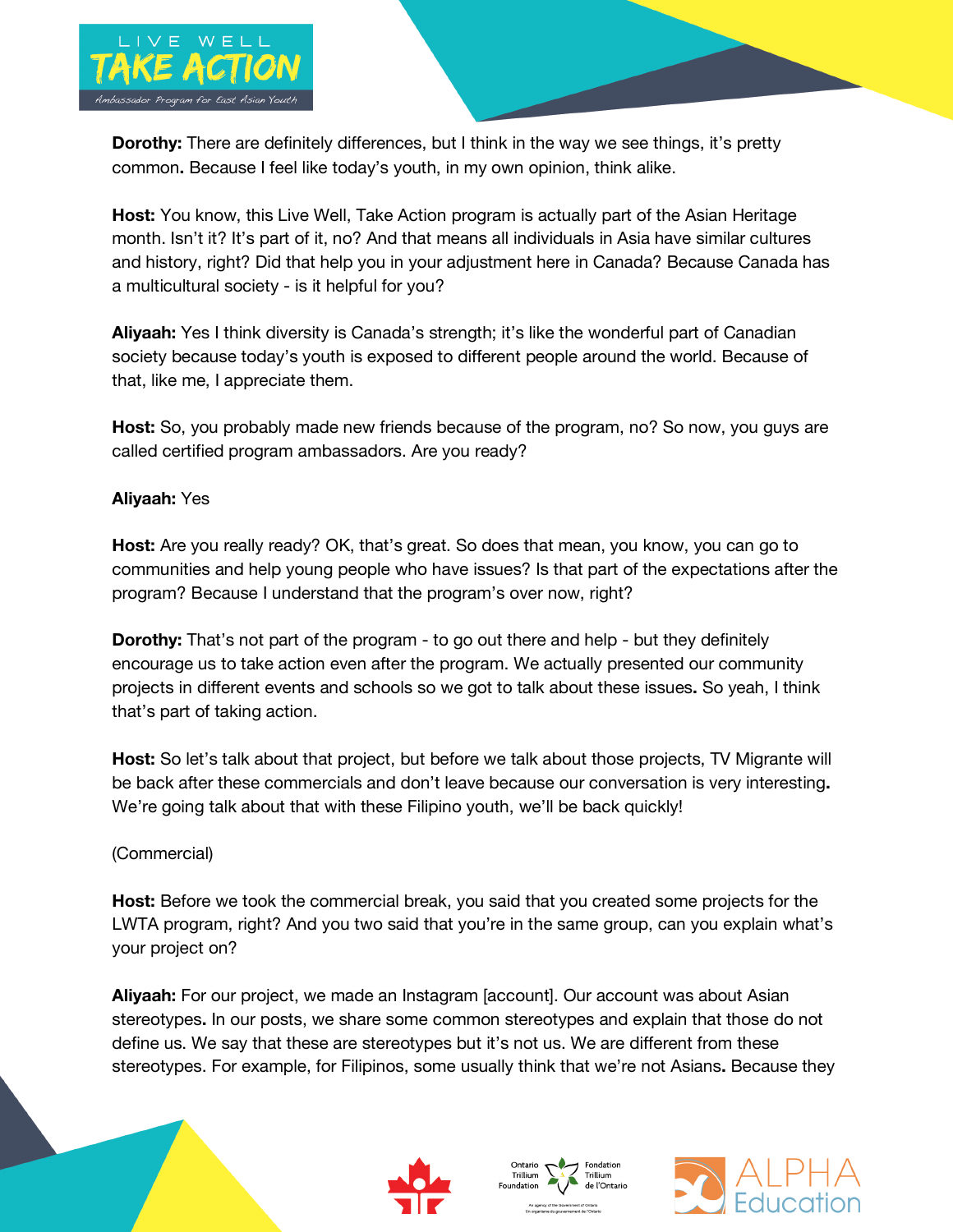

always think that Asians are always Japanese, Korean and Chinese because they have [small] eyes, they have white skin, they're skinny… But we're also a part of the Asian [group].

**Host:** Right I didn't realize that. When they say Asian, we're always not included. Do you have anything to add, Ramella?

**Ramella:** The goal of our project is to raise awareness so during the Student Celebration, there's a lot of people who said, "Oh, we follow your Instagram account and your feed is nice." They said they can relate.

**Host:** What about you, Dorothy? What was the project that your group made?

**Dorothy:** My group created a website. It's called #IAMNOTJUSTSAD. So my group interviewed some Asian students from Thornhill Secondary School about their mental health struggles, their journey with their family - did they tell parents or not? And then, we wrote those individual interviews in a short story form so that's what our website's like. It shares stories of Asian individuals who have gone through mental health difficulties. With that website, we wanted to tackle the mental health issue. We wanted to ask these hard questions and show them these hard facts about mental health within Asian communities. We wanted to show them that we suffer from mental health too.

**Host:** At the beginning of the show, we said that we don't talk about mental health issues that much or even LGBTQ or even problems at home. Now, you guys did a project using Instagram and a website. Do you think that these platforms are effective in communicating the issues of the youth? Is it effective?

**Aliyaah:** Yes, because there's a lot of social media users now.

**Host:** How about people in my age group? I'm a dad and a grandfather now. How can I access Instagram? Is youth your…

**Aliyaah:** Our target audience is the youth.

**Host:** Like me, a youth? For a former youth, do you think it's an effective tool? (Interviewees: Yes) Because it's what the youth use nowadays, no? I think you use it for 24 hours, no? You're on Facebook or on Instagram. Maybe that's why you don't talk to your family, no? "Ramella, you should stop now!" While your mom is cooking, you're on your computer. What's the effect of after the program? What's the effect of the program? What were your realizations?







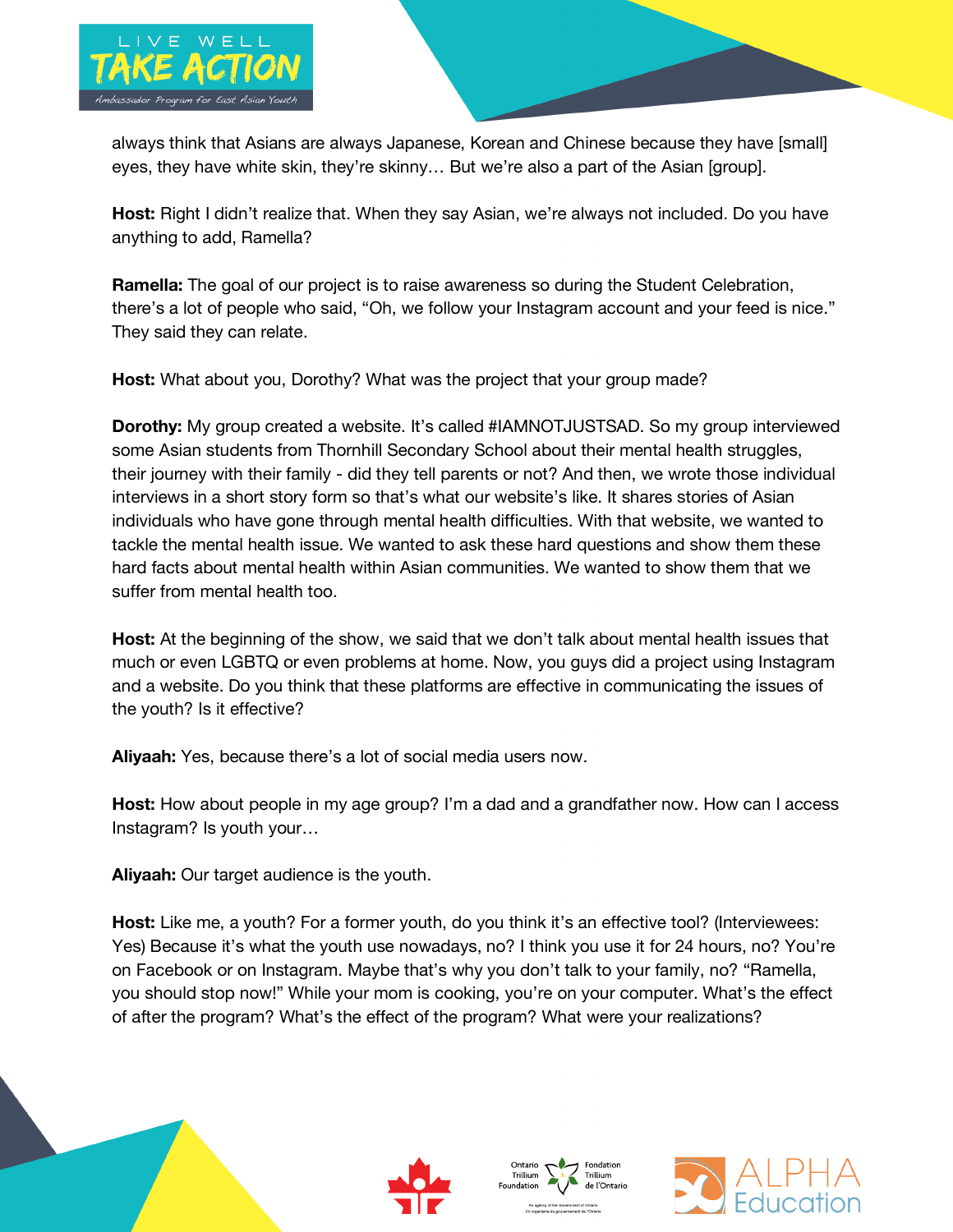

**Aliyaah:** For me, I am more aware now on issues because in my home, we don't talk about LGBTQ rights. We don't talk about it because we're religious. My family said that other genders are not qualified. They think that there are only two genders.

**Host**: There are only a man and a woman. If it's a different one, it's not included.

**Aliyaah:** But because of the program, I am more aware of their hardships and experiences now. That's why...

**Host**: That they're humans?

**Aliyaah:** We're all the same.

**Host:** They just have a different choice in life, but they're humans too. What about you, Ramella?

**Ramella:** For me, the program influenced me to educate myself more on current issues that happen in our society. I realized that I should be active not only at school but also in our community.

**Host:** What about you, Dorothy?

**Dorothy:** What did I realize?

**Host:** I mean, for you, your realizations after the program.

**Dorothy:** There's not that much realization but there's a lot of learnings. I improved my communication skills. I've become more confident in sharing my thoughts and feelings with others**.** And then, I learned more about myself, about my identity, and I've become prouder that I belong in this community - that I'm a Filipina**.** And yeah, I learned a lot about myself, about the community I belong in, and the society I live in. And then, those issues we addressed influenced me to become an ally. So, as I try to be an ally for others, I continue to learn more about myself - about my weaknesses and strengths**.** And I think that self-awareness contributes to my growth as individual**.** I think the program really played a huge factor in my growth as an individual.

**Host:** My question now is, from this day forward, let's say ten years from now, you're probably very, very active in the society and you've learned a lot recently. Where do you see yourselves? Applying what you learned from the program? But before you answer that, TV Migrante will be back**.** Don't miss out because our discussion is very interesting.







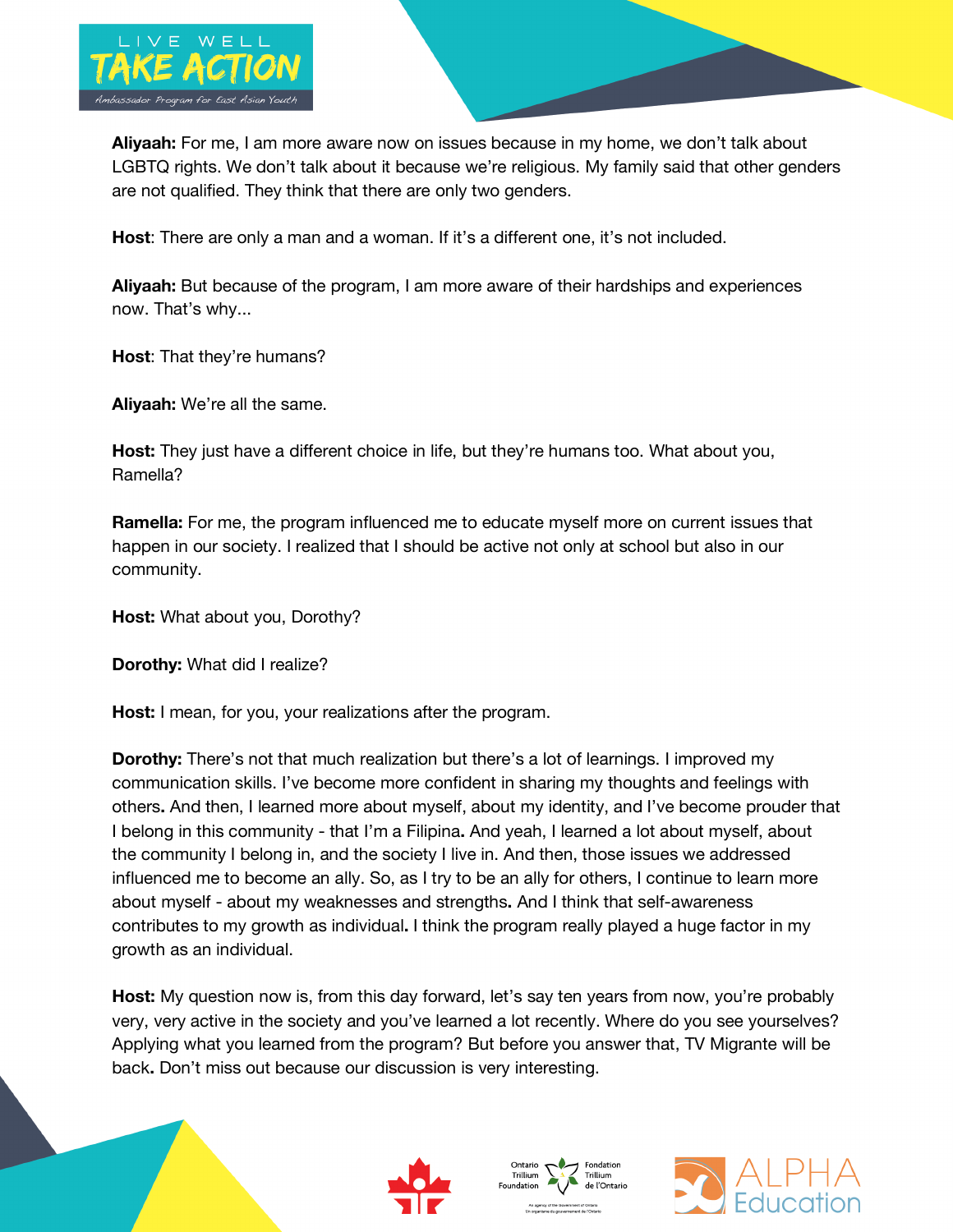

# (Commercial)

**Host:** Migrante is back and we're still with Dorothy, Ramella and Aliyaah. Previously, we were just talking about their learnings and realizations after they joined the LWTA program. So you've realized that you have to live well, but you have to take action. We asked a while ago that after ten years of being a part of the Canadian society, where do you see yourself? How will you face [upcoming] struggles?

**Aliyaah:** For me, ten years from now, I will work for different people**.** Since Canada has a diverse culture, I can apply what I've learned from the program – how to interact with my clients and to feel what they feel and their hardships.

**Ramella:** I'll probably be studying at a medical school or working**.** I will apply what I've learned from the program by helping others out**.** I will encourage them to voice out their opinions and just simply help them.

**Dorothy:** Because of the program, I discovered my passion for mental health so I guess I'll be taking a path on mental health. I'll probably become a mental health counsellor or something. I'm really grateful for the program because I saw my passion because of it. So I guess, ten years from now, I'm working as a mental health counsellor for Asian individuals. As I previously mentioned, there's a lack of culturally sensitive services, right? So, I feel like we need people like me in that field.

**Host:** OK. Because we're about to end, you can give a message, [as] there'll be a lot of youth that will watch this show. What can you share to them… that you've learned from the program? Or can you share some encouragement for the youth - for the Asian youth or even the non-Asian ones? Because you live with them, you have to deal with what you have here, right? What's your message for them?

**Dorothy:** Educate yourselves. Knowledge is power. Take action, even the littlest action can make a difference. That's what I learned from the program.

**Ramella:** We are people of colour and we shouldn't be ashamed of who we are because that's a huge part of what and who we are now. We should be more involved in our community, in our society and especially with what's happening in our country, even in the Philippines now. Because even a small act of being concerned or showing an interest on issues can make a big change on those issues we're facing right now.

**Aliyaah:** We are Filipino no matter where we go. We bring joy to other people with our smiles. There are times that you'd wish to be a part of a different race to feel included, to fit in but just tell yourself, "I am Filipino," because by remembering those words, you'll remember the